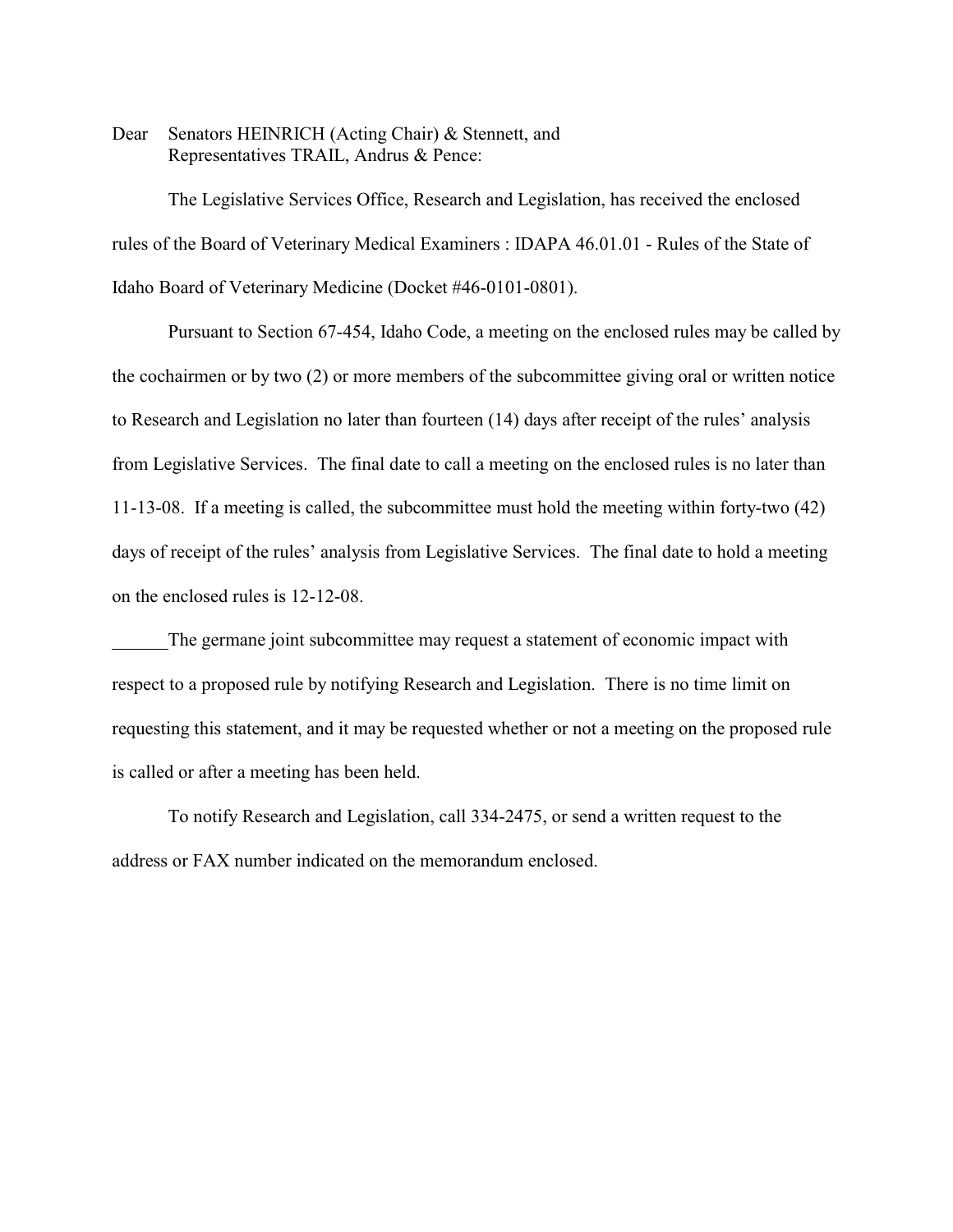## **MEMORANDUM**

| TO:             | Rules Review Subcommittee of the Senate Agricultural Affairs Committee and<br>the House Agricultural Affairs Committee |
|-----------------|------------------------------------------------------------------------------------------------------------------------|
| FROM:           | Katharine Gerrity - Principal Legislative Research Analyst                                                             |
| DATE:           | October 24, 2008                                                                                                       |
| <b>SUBJECT:</b> | Board of Veterinary Medical Examiners                                                                                  |
|                 | IDAPA 46.01.01 - Rules of the State of Idaho Board of Veterinary Medicine<br>(Docket #46-0101-0801)                    |

The Board of Veterinary Medical Examiners submits notice of a proposed rule at IDAPA 46.01.01 - Rules of the State of Idaho Board of Veterinary Medicine. Due to a delay in transmitting the rule from the Office of Administrative Rules, LSO just received this rule on today's date. According to the Board, there is confusion among veterinarians and retail veterinary drug outlets on the correct procedure in prescribing and dispensing legend drugs. The Board notes that this rulemaking is being done in association with rulemaking of the Board of Pharmacy to amend each board's respective rules to provide a clear and consistent procedure. The Board notes that the rule also establishes a uniform procedure for the prescribing and dispensing of legal drugs by veterinarians and retail veterinary drugs and clarifies drug provisions associated with animal euthanasia. Negotiated rulemaking was not conducted.

We have no specific comments relating to this proposed rule as a result of our review. The action appears to be authorized pursuant to Section 54-2105, Idaho Code.

cc: Board of Veterinary Medical Examiners Karen Ewing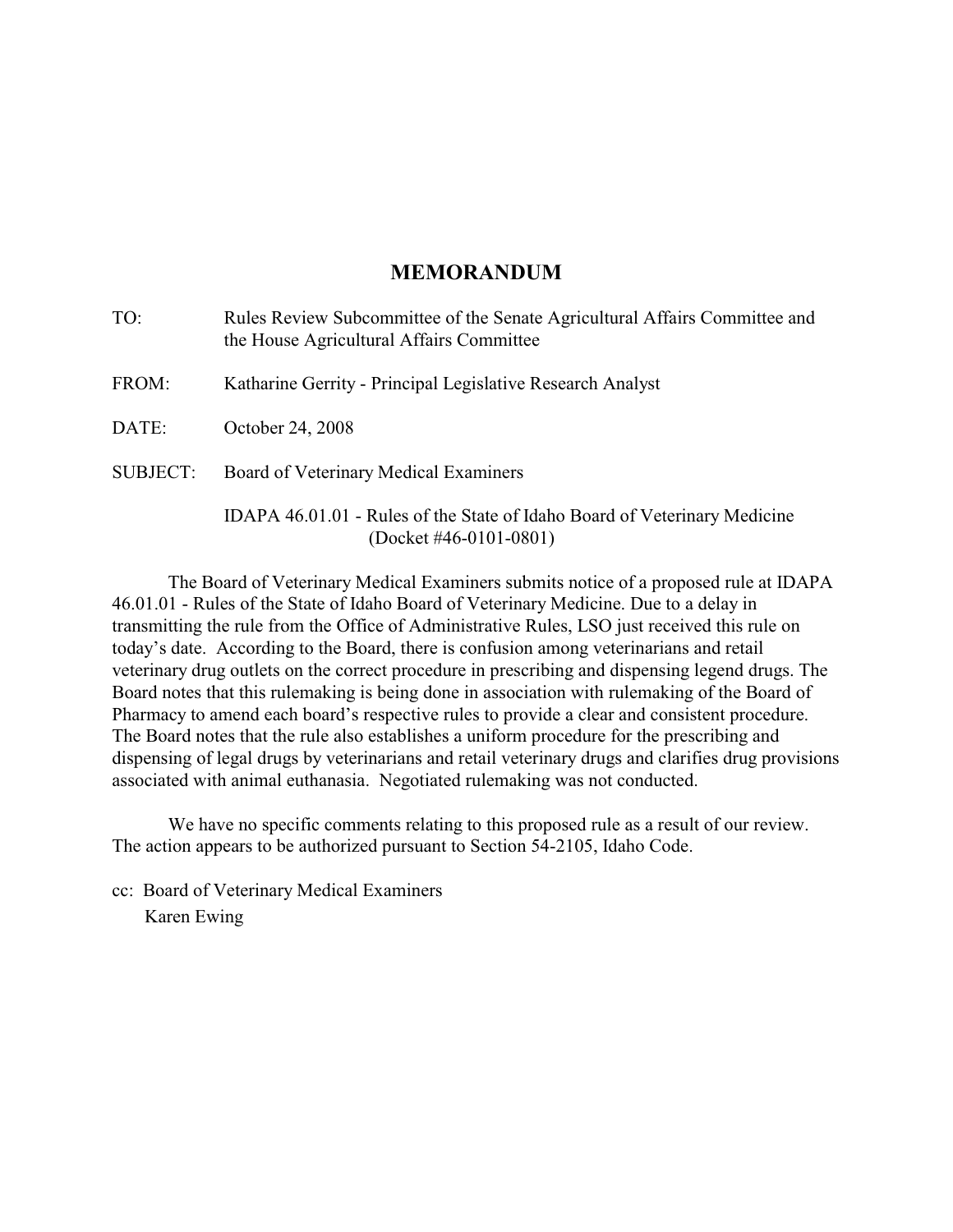# **IDAPA 46 - BOARD OF VETERINARY MEDICAL EXAMINERS 46.01.01 - RULES OF THE STATE OF IDAHO BOARD OF VETERINARY MEDICINE DOCKET NO. 46-0101-0801**

## **NOTICE OF RULEMAKING - PROPOSED RULE**

**AUTHORITY:** In compliance with Section 67-5221(1), Idaho Code, notice is hereby given that this agency has initiated proposed rulemaking procedures. The action is authorized pursuant to Section 54-2105, Idaho Code.

**PUBLIC HEARING SCHEDULE:** Public hearing(s) concerning this rulemaking will be scheduled if requested in writing by twenty-five (25) persons, a political subdivision, or an agency, not later than October 15, 2008.

The hearing site(s) will be accessible to persons with disabilities. Requests for accommodation must be made not later than five  $(5)$  days prior to the hearing, to the agency address below.

**DESCRIPTIVE SUMMARY:** The following is a nontechnical explanation of the substance and purpose of the proposed rulemaking:

First, confusion exists among veterinarians and retail veterinary drug outlets on the correct procedure in prescribing and dispensing legend drugs. The proposed rulemaking is part of a collaborative effort with the Board of Pharmacy to amend each Board's respective rules to provide a clear and consistent procedure. Second, problems have been identified in permitting euthanasia agencies to purchase approved drugs from veterinarians and with requiring that euthanasia technicians actually euthanize an animal in order to demonstrate proficiency for certification eligibility. The proposed rulemaking establishes a uniform procedure for the prescribing and dispensing of legal drugs by veterinarians and retail veterinary drug outlets. It requires the use of certain prescription forms and confirmation when oral prescriptions are followed by written prescription orders. The rulemaking also requires that certified euthanasia agencies purchase approved drugs only from a drug wholesaler. Finally, the rulemaking will permit an applicant for euthanasia technician certification to demonstrate efficiency in administering euthanasia drugs through the use of an acceptable alternative method to the existing requirement that an animal actually be destroyed in the demonstration.

**FEE SUMMARY:** The following is a specific description of the fee or charge imposed or increased: N/A

**FISCAL IMPACT:** The following is a specific description, if applicable, of any negative fiscal impact on the state general fund greater than ten thousand dollars (\$10,000) during the fiscal year resulting from this rulemaking: None.

**NEGOTIATED RULEMAKING:** Pursuant to Section 67-5220, Idaho Code, negotiated rulemaking was not conducted because of the simple nature of the rulemaking and the need for collaboration with the Board of Pharmacy.

**ASSISTANCE ON TECHNICAL QUESTIONS, SUBMISSION OF WRITTEN COMMENTS:** For assistance on technical questions concerning the proposed rule, contact Karen Ewing, Executive Director, (208) 332-8588.

Anyone may submit written comments regarding this proposed rulemaking. All written comments must be directed to the undersigned and must be delivered on or before October 22, 2008.

DATED this 12th day of August, 2008.

Karen Ewing, Executive Director Board of Veterinary Medicine 2270 Old Penitentiary Rd. P. O. Box 7249 Boise, ID 83707 Phone: (208) 332-8588 Fax: (208) 334-2170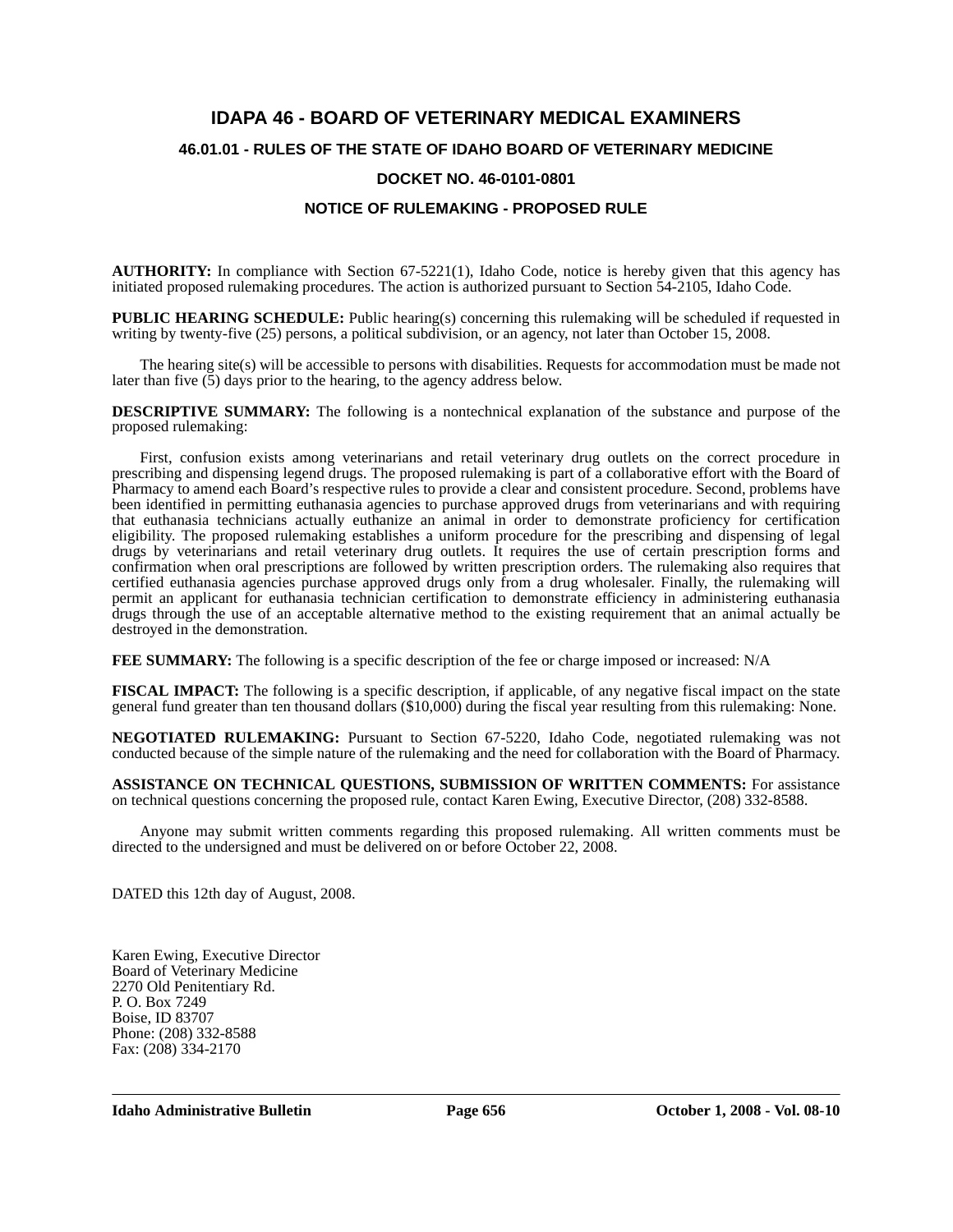#### **THE FOLLOWING IS THE TEXT OF DOCKET NO. 46-0101-0801**

#### **154. RECORD KEEPING STANDARDS.**

Every veterinarian shall maintain daily medical records of the animals treated. These records may be computerized and shall be readily retrievable to be inspected, duplicated, or submitted when requested by the Board. All records, including electronic records, shall be safeguarded against loss, defacement, tampering, and use by unauthorized personnel. In the case of electronic records, the veterinarian shall keep either a duplicate hard-copy record or a backup unalterable electronic record. Records shall be maintained for a period of three (3) years following the last treatment or examination. Patient medical records shall be maintained for every animal accepted and treated as an individual patient by a veterinarian, or for every animal group (for example, herd, litter, and flock) treated by a veterinarian.

(3-30-07)

|        | 01. | <b>Medical Records.</b> Medical records shall include, but not be limited to:                                                              | $(7-1-97)$ |
|--------|-----|--------------------------------------------------------------------------------------------------------------------------------------------|------------|
|        | a.  | Name, address and phone number of the animal's owner or other caretaker.                                                                   | $(7-1-97)$ |
| group. | b.  | Name and description, sex (if readily determinable), breed and age of animal; or description of                                            | $(7-1-97)$ |
|        | c.  | Dates (beginning and ending) of custody of the animal.                                                                                     | $(7-1-97)$ |
|        | d.  | A short history of the animal's condition as it pertains to the animal's medical status.                                                   | $(7-1-97)$ |
|        | e.  | Results and notation of examination, condition, and diagnosis suspected.                                                                   | $(4-2-08)$ |
|        |     | All medications, treatments, prescriptions or prophylaxis given, including amount and frequency<br>for both inpatient and outpatient care. | $(7-1-97)$ |
|        | g.  | Diagnostic and laboratory tests or techniques utilized, and results of each.                                                               | $(7-1-97)$ |

**h.** Written anesthesia records. (3-30-07)

**02.** Consent Forms. Consent forms, signed by the patient's owner or other legal caretaker for each surgical or anesthesia procedure requiring hospitalization or euthanasia, shall be obtained, except in emergency<br>situations, for each animal and shall be maintained on file with the practitioner. (3-30-07) situations, for each animal and shall be maintained on file with the practitioner.

**03. Postoperative Instructions**. Postoperative home-care instructions shall be provided in writing and be noted in the medical record. (3-30-07)

**04. Treatment Records**. Veterinarians who practice with other veterinarians shall indicate by recognizable means on each patient's or animal group's medical record any treatment the veterinarian personally performed and which treatments and procedures were delegated to a technician or assistant to perform. (3-30-01)

**05. Ownership of Medical Records**. Medical records are the personal property of the hospital or the proprietor of the practice that prepares them. Other veterinarians, including those providing subsequent health needs for a patient, and the patient's owner may receive in a timely manner a copy or summary of the patient's medical record, upon the request of the patient's owner or other caretaker. Veterinarians shall secure a written release to document that request. (3-30-07)

**06. Diagnostic Image Identification and Ownership**. All diagnostic images shall be labeled in the emulsion film or digitally imprinted to identify the veterinarian or premise, the patient, the owner, the date, and anatomical orientation. A diagnostic image is the physical property of the hospital or the proprietor of the practice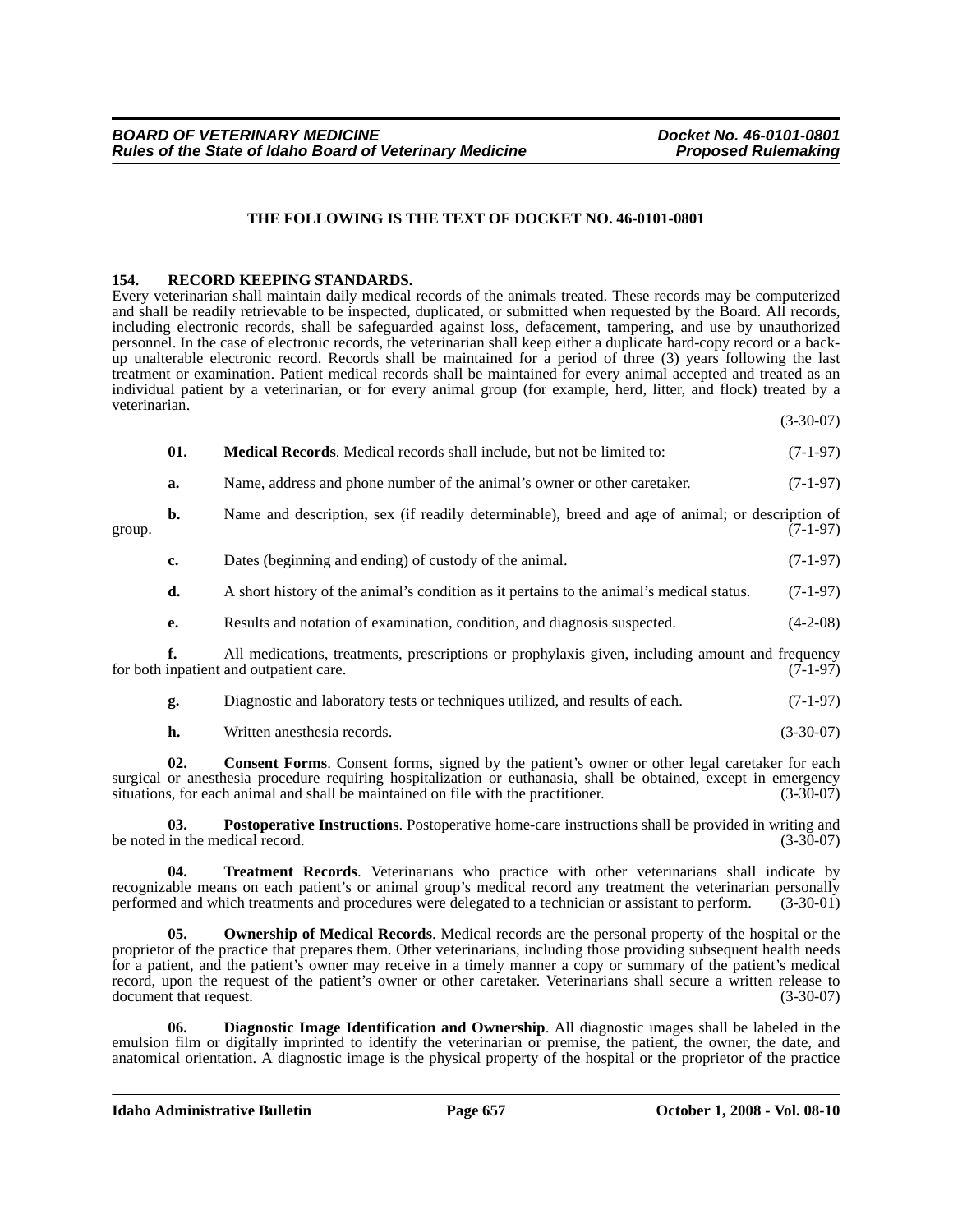#### *BOARD OF VETERINARY MEDICINE Docket No. 46-0101-0801 Rules of the State of Idaho Board of Veterinary Medicine*

that prepares it, and it shall be released upon the request of another veterinarian who has the authorization of the owner of the animal to whom it pertains or to the Board. Such diagnostic images shall be returned within a reasonable time to the veterinarian who originally ordered them to be prepared. (4-2-08)

**07.** Estimates. A veterinarian shall make available to each client a written estimate on request.

(3-30-07)

**08. Controlled Substances and Prescription or Legend Drugs**. A controlled substance is any substance classified by the federal Food and Drug Administration or the Idaho Board of Pharmacy in Schedules I through V of the state or federal Controlled Substances Act, Title 37, Chapter 27, Idaho Code, or 21 CFR 1308. A prescription or legend drug is any drug that under federal law is required, prior to being dispensed or delivered, to be labeled with one (1) of the following statements: "Caution federal law prohibits dispensing without a prescription"; or "RX Only"; or "Caution: Federal law restricts this drug to used by or on the order of a licensed veterinarian"; or a drug which is required by any applicable federal or state law or regulation or rule to be dispensed on prescription only, or is restricted to use by practitioners only. A veterinarian shall only dispense or distribute a controlled substance or prescription or legend drug within the context of a valid veterinarian/client/patient relationship as defined by Section 150 of these rules. (3-30-01) defined by Section  $150$  of these rules.

**a.** Records shall be kept that account for all dispensed and distributed controlled substances and prescription or legend drugs. The records shall comply with all federal and state laws. All information required by statute shall be recorded in the patient record along with the initials of the veterinarian who authorized the dispensing<br>or distribution of the controlled substances or prescription or legend drugs. (3-30-01) or distribution of the controlled substances or prescription or legend drugs.

**b.** A separate inventory record shall be kept for each controlled substance by name and strength. The record shall include:  $(7-1-97)$ 

i. Records of the receipt, which include all information required by federal law, the date of the amount received, the source of receipt, and the invoice number. (7-1-97) receipt, the amount received, the source of receipt, and the invoice number.

ii. Records of dispensing, which include the date the controlled substance was dispensed, the amount dispensed, the animal's name, identification of the patient record, identification of the person who dispensed the drug, identification of the veterinarian who supervised the dispensing and any other information required by federal law.

(7-1-97)

**c.** Records for all dispensed or distributed prescription or legend drugs shall be maintained in the individual patient or herd record and shall include the date the drug was dispensed or distribution was authorized, the amount dispensed or distributed, identification of the person who dispensed or authorized distribution of the drug, identification of the veterinarian who supervised the dispensing and any other information required by federal or state law, regulation or rule. (3-30-01)

**d.** Prescription drug order means a lawful written or verbal order of a veterinarian for a drug.

(3-30-01)

i. When prescription drug orders are issued by a licensed veterinarian to be distributed to the animal's owner or legal caretaker by a retail veterinary drug outlet, all orders for prescription or legend drugs shall be written on an official numbered three (3) part order form available through the Idaho Department of Agriculture. The veterinarian shall retain the second copy in his medical record and the original and one (1) copy shall be sent to the retail veterinary drug outlet. The retail veterinary drug outlet shall retain the original and attach the copy of the original to the order for delivery to the animal's owner or legal caretaker.  $\left(3-30-0.01\right)$ original to the order for delivery to the animal's owner or legal caretaker.

ii. Under no circumstances shall a prescription or legend drug be distributed by a retail veterinary drug outlet to an animal's owner or legal caretaker prior to the issuance of either a written or oral prescription drug order from the veterinarian: (3-30-01) (3-30-01)

(1) When a written prescription drug order from the veterinarian has been issued to a retail veterinary drug outlet, a copy of the veterinarian's original <u>numbered</u> prescription drug order shall be attached to the prescription or legend drugs that are delivered to the animal's owner or legal caretaker.  $\left(3-30-0.01\right)$ prescription or legend drugs that are delivered to the animal's owner or legal caretaker.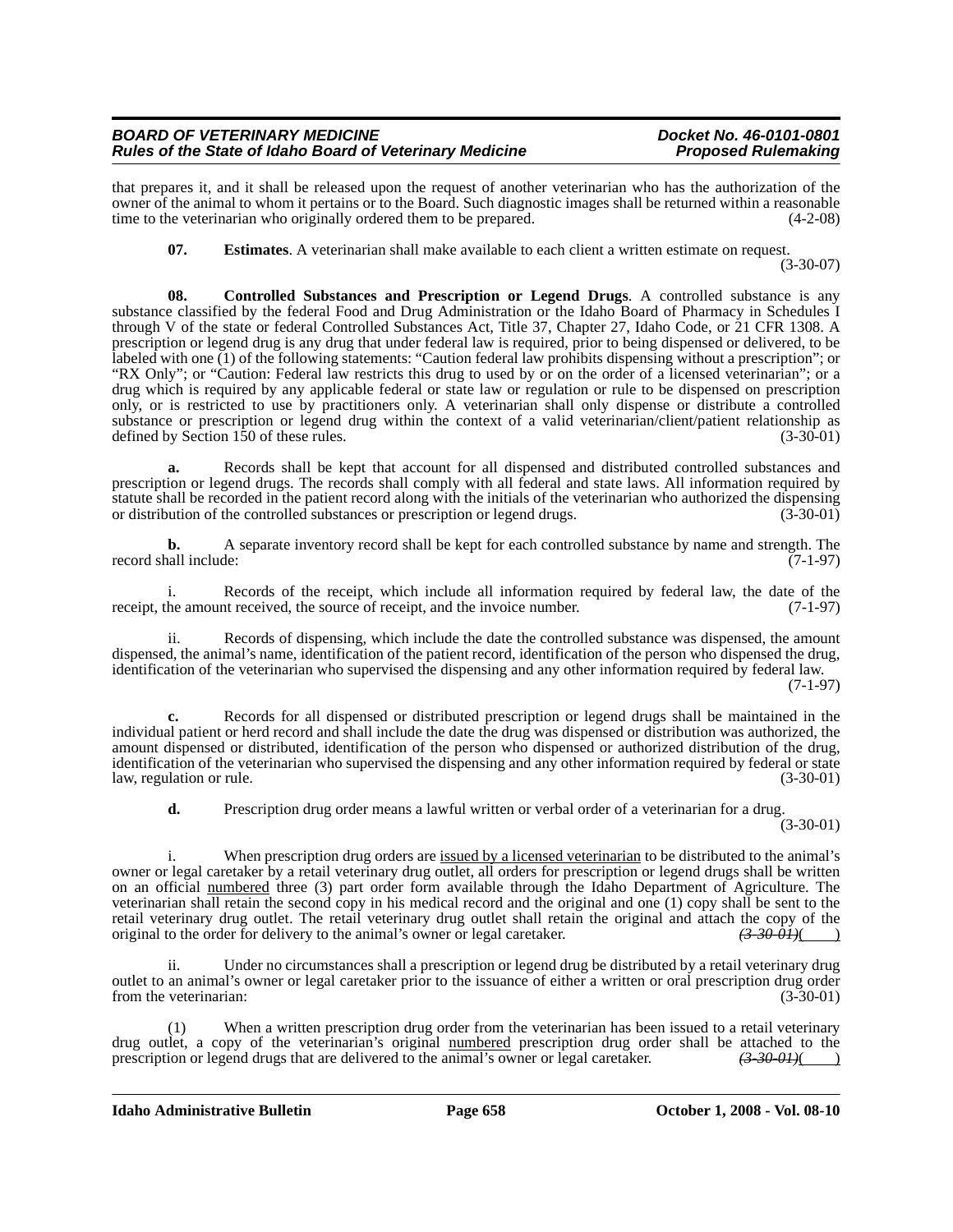(2) When a retail veterinary drug outlet receives an oral prescription drug order from the veterinarian, the oral order shall be promptly reduced to writing on a Department of Agriculture unnumbered telephone drug order blank. A copy of *the written oral order* this completed form shall be attached to the prescription or legend drugs that are delivered to the animal(s)'s owner or legal caretaker. are delivered to the animal(s)'s owner or legal caretaker.

When a veterinarian issues an oral prescription drug order to a retail veterinary drug outlet, the oral order shall be followed *within seventy-two (72) hours* by a written prescription drug order signed by the veterinarian using the official numbered three (3) part order form and procedures required under Subparagraph 154.08.d.i. of these rules. The written order shall be sent promptly by the veterinarian so that it is received by the retail veterinary drug <u>outlet within seventy-two (72) hours. The written confirmation order may be hand-delivered, mailed, faxed, attached to an e-mail, or otherwise properly delivered to the retail veterinary drug outlet.  $\left(3\text{-}30\text{-}01\right)$ to an e-mail, or otherwise properly delivered to the retail veterinary drug outlet.

**e.** When prescription or legend drugs are dispensed, the labeling on all containers shall be in compliance with the requirements of Paragraph 153.01.d. of these rules. (3-30-01)

|                |      | When controlled substances are dispensed, all containers shall be properly labeled with: | $(4-5-00)$  |
|----------------|------|------------------------------------------------------------------------------------------|-------------|
| $\mathbf{1}$ . |      | The clinic's name, address, and phone number;                                            | $(4-5-00)$  |
| ii.            |      | The name of the client and patient;                                                      | $(3-30-01)$ |
|                | iii. | The drug name and quantity; and                                                          | $(3-30-01)$ |
|                | 1V.  | The directions for use, including dosage and quantity.                                   | $(3-30-01)$ |

All controlled substances shall be stored and dispensed in accordance with the requirements of the ed Substances Law and Code of Federal Regulations. (3-30-01) Uniform Controlled Substances Law and Code of Federal Regulations.

## *(BREAK IN CONTINUITY OF SECTIONS)*

### **202. PROCUREMENT AND ADMINISTRATION OF APPROVED DRUGS.**

In order for a certified euthanasia agency to obtain approved drugs for euthanizing animals and a certified euthanasia technician to administer such drugs, the following procedure shall be followed:

**01. DEA Registration**. A certified euthanasia agency (CEA) shall appoint a person who will be responsible for ordering the approved drugs and who shall submit an application for the agency's registration as a Euthanasia Agency Practitioner-A.S. to the Drug Enforcement Agency (DEA). The CEA shall also designate a certified euthanasia technician (CET) who will be responsible for the security of the agency's approved drugs.

 $(3-30-01)$ 

**02. Controlled Substance Registration**. Each CET employed by the agency shall apply for a controlled substance registration from the Idaho Board of Pharmacy under their individual name and using the CEA's DEA registration number. (3-30-01)

**03. Purchase of Approved Drugs**. After the certified euthanasia agency has received a DEA registration number and the CETs at that agency have received their Idaho Board of Pharmacy controlled substance registrations, the designated individual for the agency may on behalf of the agency purchase approved drugs for storage at the CEA location. Approved drugs shall only be obtained from a drug wholesaler.  $\left(3-30-01\right)$ storage at the CEA location. Approved drugs shall only be obtained from a drug wholesaler.

**04. Administration of Approved Drugs**. Certified euthanasia technicians employed by certified euthanasia agencies and registered with the Idaho Board of Pharmacy may perform euthanasia by the administration of approved drugs. (3-30-01)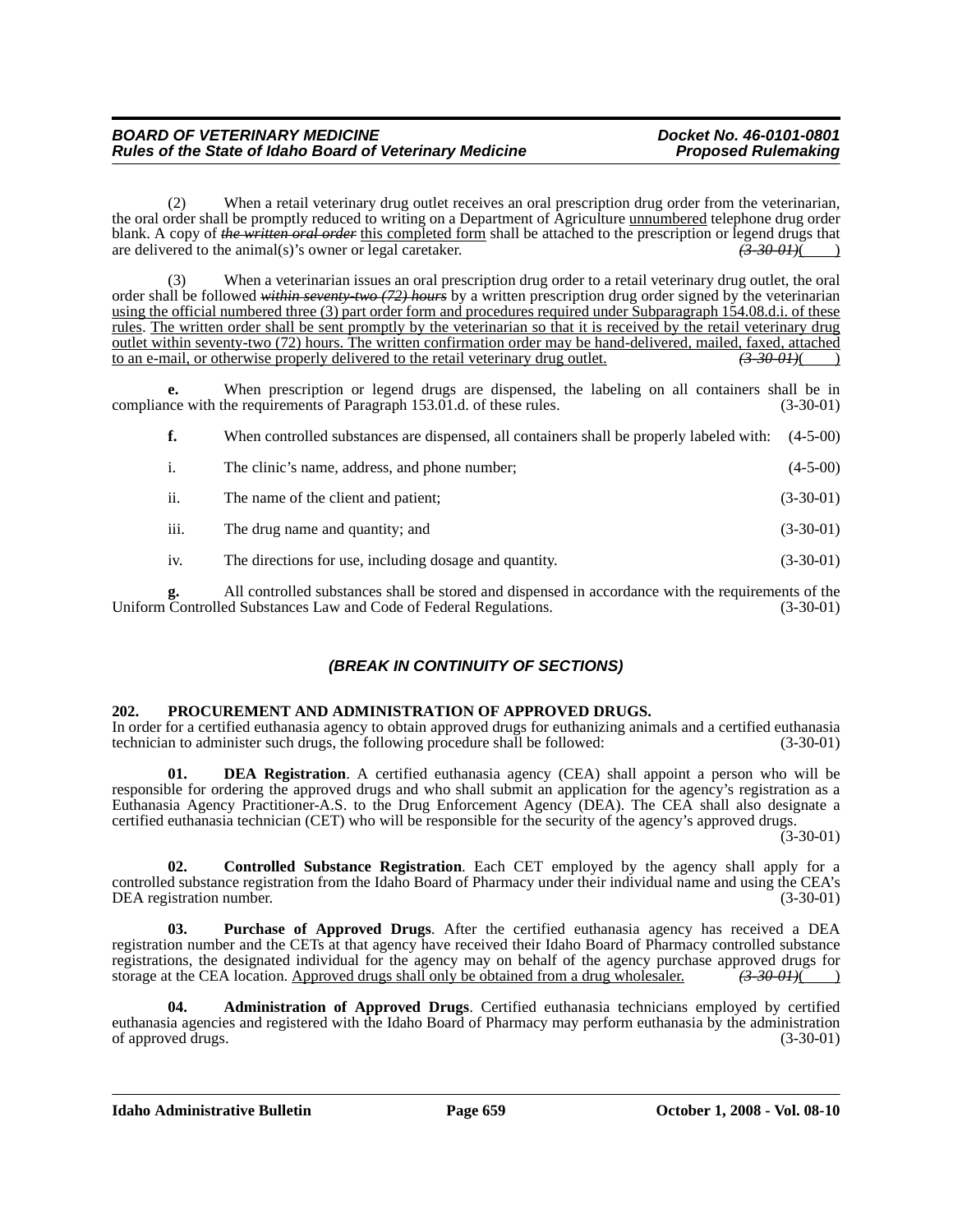## *(BREAK IN CONTINUITY OF SECTIONS)*

#### **205. CERTIFIED EUTHANASIA TECHNICIAN.**

**01. Training and Examinations**. The CETF or the Board shall develop training sessions and materials that shall include, but not be limited to, the following topics: (3-30-01)

| а.   | Euthanasia:                                       | $(3-30-01)$ |
|------|---------------------------------------------------|-------------|
| i.   | The theory and history of euthanasia methods;     | $(3-30-01)$ |
| ii.  | Animal anatomy:                                   | $(3-30-01)$ |
| iii. | Proper animal handling to ease trauma and stress; | $(3-30-01)$ |

iv. Dosages of chemical agents, record keeping and documentation of usage, storage, handling, and disposal of out-dated drugs and their containers, instruments and equipment used in their administration in accordance with the Idaho Board of Pharmacy law and rules and the Code of Federal Regulations; (3-30-01)

| Proper injection techniques: and | $(3-30-01)$ |
|----------------------------------|-------------|
|                                  |             |

| vi. | Proper use and handling of approved euthanasia drugs and equipment; | $(3-30-01)$ |
|-----|---------------------------------------------------------------------|-------------|
|     |                                                                     |             |

vii. Examination. Following the euthanasia training, a written examination shall be given. Those passing the written examination will be eligible for the practical examination. (3-30-01)

| b.    | Remote Chemical Capture:                                           | $(3-30-01)$ |
|-------|--------------------------------------------------------------------|-------------|
| i.    | An overview of remote chemical capture;                            | $(3-30-01)$ |
| ii.   | Description and basic mechanism of action of approved drugs;       | $(3-30-01)$ |
| iii.  | Laws, regulations and rules governing remote chemical capture;     | $(3-30-01)$ |
| iv.   | Post-injection care;                                               | $(3-30-01)$ |
| V.    | Proper use and handling of approved restraint drugs and equipment; | $(3-30-01)$ |
| vi.   | Human safety:                                                      | $(3-30-01)$ |
| vii.  | Tactics and strategy; and                                          | $(3-30-01)$ |
| viii. | Delivery systems and equipment.                                    | $(3-30-01)$ |

**02. Certification Standards**. Applicants for certification as a CET shall be eighteen (18) years of age and demonstrate proficiency in compliance with the following standards. (3-30-01) or older and demonstrate proficiency in compliance with the following standards.

**a.** *Euthanize animals* Demonstrate efficiency in venous access in the presence of *one (1) or more* a CETF or Board member*s*, or a person approved by the Board: *(3-30-01)*( )

i. CETs are fully responsible for all actions that take place in the euthanasia area when an animal is brought to the area including, but not limited to, animal handling, use of the proper restraint technique, the proper drug dosage, and drug handling; (3-30-01)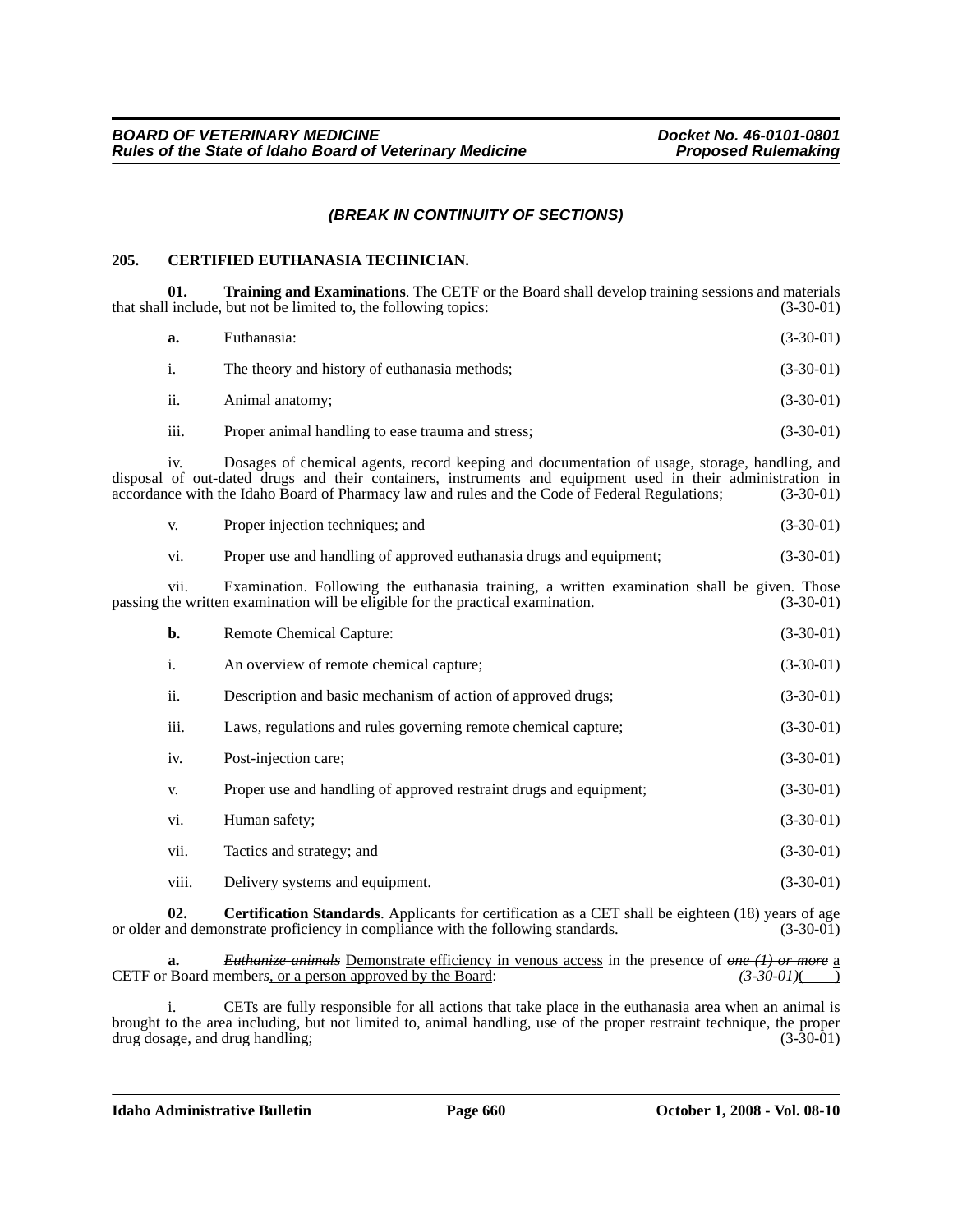ii. Each animal shall be handled with the least amount of restraint necessary, but human safety shall always be the primary concern;

iii. CETs shall be able to properly perform intravenous injections on dogs and intraperitoneal injections on both dogs and cats. Intravenous injections on cats shall not be required as part of the certification process, but when performed, shall meet the standards listed in Subparagraph 205.02.a.iii.(1) of these rules. Intracardiac injections on dogs and cats shall not be required as part of the certification process, but when performed, are restricted to the limitations listed in Subparagraph 205.02.a.iii.(3) of these rules. (3-30-01)

(1) Intravenous Injections: The CET shall be able to properly and efficiently insert the needle into an animal's vein in no more than two (2) attempts on ninety percent (90%) of the animals injected by this method. IV injections in the cephalic vein shall be used on all dogs over the age of three (3) months unless the animal's physical condition or size makes this type of injection impossible, or the animal's behavior would make this type of injection a serious danger to the CET or handler. A minimum of two (2) people shall be required for any IV injection. One (1) person shall be a CET and one (1) or more people shall be the handler. The handler does not need to be a CET, but the handler should be trained in human safety and animal handling techniques; (3-30-01)

(2) Intraperitoneal Injections: The CET shall be able to efficiently insert the needle into the proper injection site in no more than two (2) attempts on ninety-five percent (95%) of the animals injected by this method. It is recommended that animals injected by this method be held or otherwise restrained by the handler until the animal is unconscious. If an animal cannot be held, it shall be placed into a cage with no other animals. The front of the cage shall be covered with cloth or other material that can keep the cage isolated from the normal activities in the euthanasia area. The animal shall be checked every five (5) minutes until death occurs. Intraperitoneal injections may be administered by a CET without a handler. (3-30-01)

(3) Intracardiac Injections: Intracardiac injection shall be performed only on an anesthetized animal. CETs shall be able to efficiently insert the needle into the heart of an animal in no more than two (2) attempts on ninety percent (90%) of the animals injected by this method. Intracardiac injections may be administered by a CET without a handler. (3-30-01)

| 1V. | No other injection procedures are permitted in any type of animal; |  | $(3-30-01)$ |
|-----|--------------------------------------------------------------------|--|-------------|
|     |                                                                    |  |             |

- v. Injections:  $(3-30-01)$
- (1) On all injections, the CET shall aspirate the syringe to determine if the needle is in the correct site; (3-30-01)

(2) For human safety, the cap shall be kept on the needle until such time as the injection is ready to be made; (3-30-01)

(3) The needle shall be of the size and length appropriate for the specific animal involved; and (3-30-01)

(4) The dosage of any approved drug used shall be no less than the minimum dosage recommended by the drug's manufacturer.

vi. Oral administration of approved drugs is permitted for any animal that cannot be captured or restrained without serious danger to human safety; (3-30-01)

vii. Demonstrate an understanding of carbon monoxide-induced euthanasia chambers. (3-18-99)

**b.** Demonstrate proper record keeping. A record of all approved drugs received and used by the agency shall be kept. The record shall contain the following information: (3-30-01)

i. A weekly verification of the drug stock on hand, signed by the CET; (3-30-01)

ii. An entry of the date that a new bottle of any approved drug is opened and the volume of the bottle,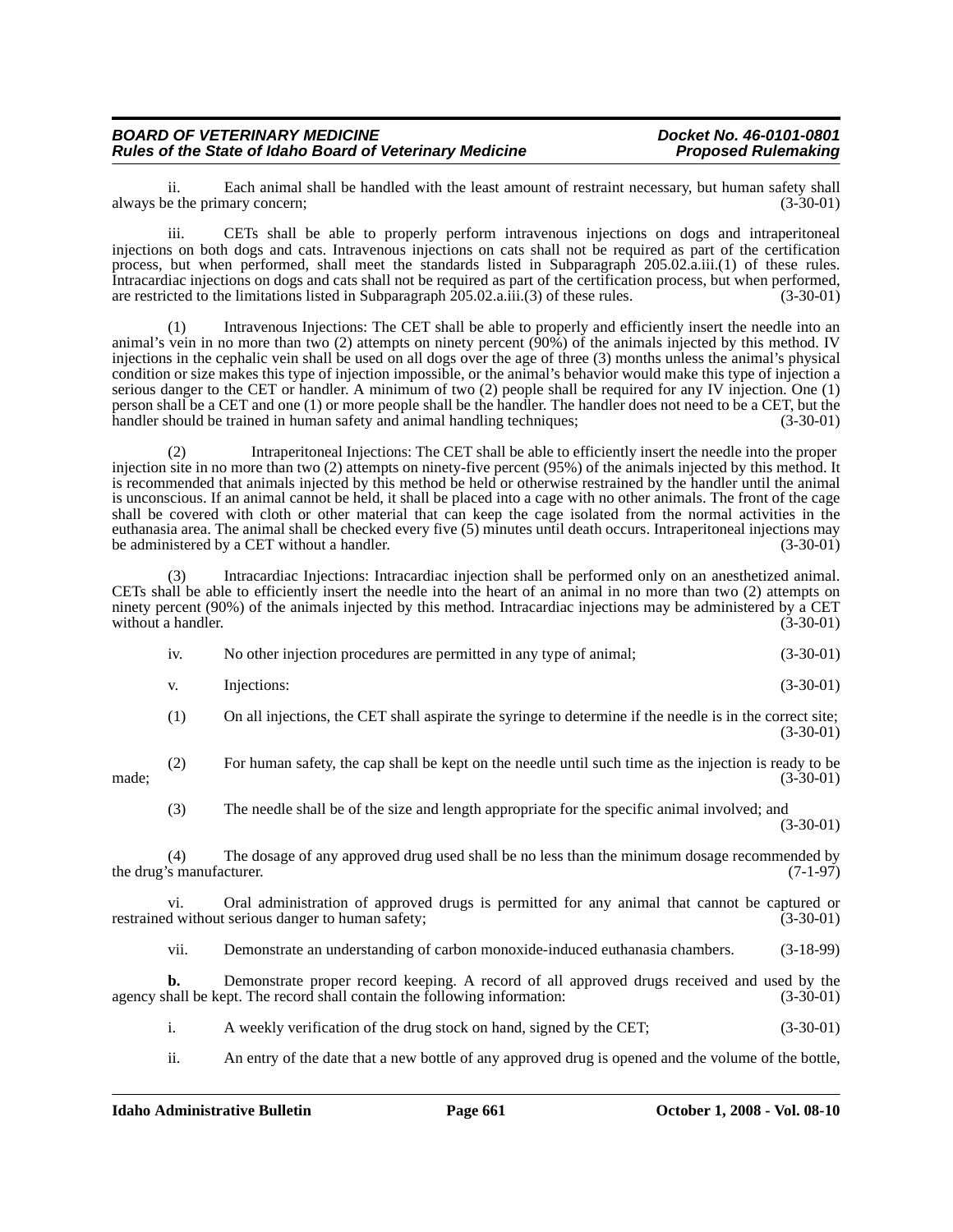### *BOARD OF VETERINARY MEDICINE Docket No. 46-0101-0801 Rules of the State of Idaho Board of Veterinary Medicine*

| signed by the CET; |                  | $(3-30-01)$                                                            |             |
|--------------------|------------------|------------------------------------------------------------------------|-------------|
|                    | $\cdots$<br>111. | The species and approximate weight of each animal administered a drug; | $(3-30-01)$ |
|                    | 1V.              | The amount of the drug that was administered;                          | $(3-30-01)$ |
|                    | V.               | The signature of the CET who administered the drug;                    | $(3-30-01)$ |

vi. A record of the amount of the drug wasted, if any, signed by the CET administering the drug; and (3-30-01)

vii. A record of any disposal of expired or unwanted approved drugs, other chemical agent or the containers, instruments and equipment used in their administration, signed by the CET and disposed of in accordance with the Idaho Board of Pharmacy law and rules and the Code of Federal Regulations. (3-30-01)

**c.** Demonstrate understanding and concern for the needs of individual animals: (3-18-99)

i. Once they have collapsed, injected animals shall be lowered to the surface on which they were being held at the time of injection. Injected animals shall not be permitted to drop or otherwise collapse without human support; (3-30-01)

ii. All animals shall be handled in a manner that minimizes stress to the animal and maximizes the personal safety of the CET and the handler. Handling includes all aspects of moving an animal from one (1) area to another; (3-30-01)

iii. The use of control sticks and other similar devices shall be limited to fractious or potentially dangerous animals; and (3-30-01) (3-30-01)

iv. Animals shall not be placed in cages or kennels with other breeds or species that are incompatible with the animal in question. Animals shall not be overcrowded in a cage or kennel. (7-1-93)

**d.** Demonstrate ability to verify death. The animal should become unconscious and show terminal signs within thirty (30) seconds after an IV or IC injection, within fifteen (15) minutes after an IP injection, or within sixty (60) minutes after an oral administration. If any animal does not show any of these signs within the designated time periods, the CET shall re-administer the drug. An animal that has received an approved drug orally may be injected with the same or another approved drug after it has become unconscious. Verification is the responsibility of the CET and shall be made by physical examination of the individual animal. One (1) of the following two (2) standards for death shall be met: (4-2-08)

i. Rigor mortis; or (7-1-93)

ii. Complete lack of heartbeat (as checked with a stethoscope), complete lack of respiration, and complete lack of corneal and palpebral reflexes. (4-2-08)

**e.** Demonstrate ability to communicate with handlers during the euthanasia process.  $(3-18-99)$ 

**03.** Certification. An individual shall not be certified as a CET until such time as he has demonstrated proficiency in the practical examination that shall be conducted following the successful passing of the written exam. Training courses and written and practical examinations will be given as needed. Certification and renewal training sessions and examinations will be conducted prior to July 1 of each year at a place selected by the CETF or the Board. A law enforcement CET working under the indirect supervision of a licensed veterinarian must provide verification of supervision by the supervising veterinarian on a form provided by the Board office. (4-2-08)

**a.** An individual who has passed the written exam, but has not attended a training session and has not passed the practical examination, may serve as a probationary euthanasia technician under the direct supervision of a currently certified CET until such time as the next training course, practical exam and certification are conducted by a CETF or Board member. (3-30-07)